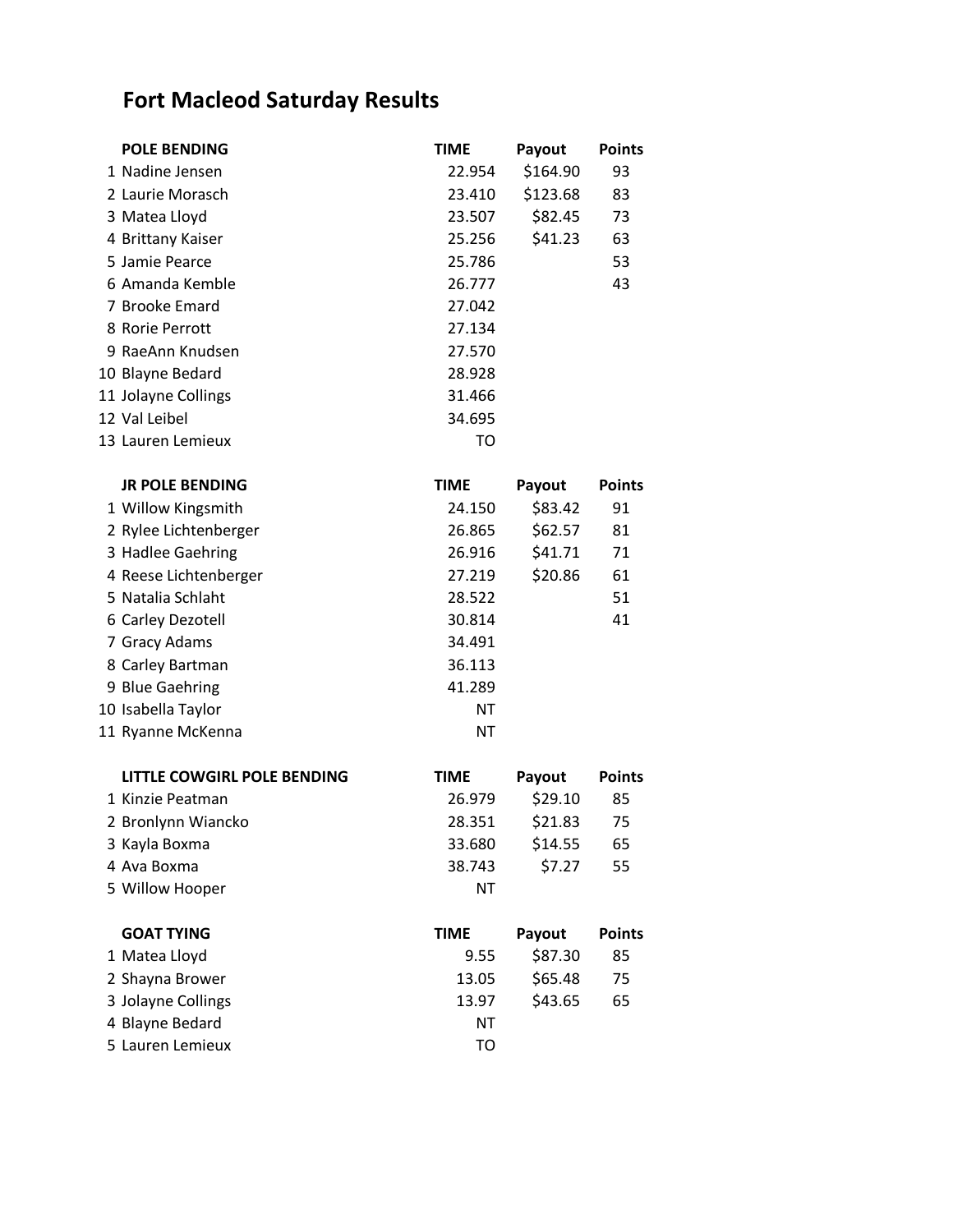| <b>JR GOAT TYING</b>               | <b>TIME</b>  | Payout   | <b>Points</b> |
|------------------------------------|--------------|----------|---------------|
| 1 Rylee Lichtenberger              | 11.02        | \$65.96  | 88            |
| 2 Willow Kingsmith                 | 16.06        | \$49.47  | 78            |
| 3 Hadlee Gaehring                  | 19.16        | \$32.98  | 68            |
| 4 Gracy Adams                      | 24.67        | \$16.49  | 58            |
| 5 Carley Bartman                   | 29.74        |          | 48            |
| 6 Blue Gaehring                    | 33.76        |          | 38            |
| 7 Ryanne McKenna                   | <b>NT</b>    |          |               |
| 8 Reese Lichtenberger              | <b>NT</b>    |          |               |
| <b>TEAM ROPING</b>                 | <b>TIME</b>  | Payout   | <b>Points</b> |
| 1 Pam Houze / Laurie Morasch       | 8.37         | \$175.81 | 101           |
| 2 Rose Perozak / Nadine Jensen     | 9.43         | \$145.50 | 91            |
| 3 Tracey Matthews / Mandy Havin    | 10.89        | \$115.19 | 81            |
| 4 Jacky Lockhart / Pamela Vancuren | 15.27        | \$84.88  | 71            |
| 5 Lakota Bird / Reata Schlosser    | 15.67        | \$54.56  | 61            |
| 6 Brittany Kaiser / Katie Keates   | 18.84        | \$30.31  | 51            |
| 7 Jacky Lockhart / Mandy Havin     | 18.98        |          | 41            |
| 8 Pam Vancuren / Priscilla Keates  | 19.92        |          | 31            |
| 9 Jamie Pearce / Rose Lang         | 25.75        |          |               |
| 10 Matea Lloyd / Karen Lloyd       | <b>NT</b>    |          |               |
| 11 Dana Cummings / Nadine Jensen   | <b>NT</b>    |          |               |
| 12 Kathie McLean / Rose Lang       | <b>NT</b>    |          |               |
| 13 Pam Houze / Karen Lloyd         | <b>NT</b>    |          |               |
| 14 Peggy Monkman / Tanis Cross     | <b>NT</b>    |          |               |
| 15 Jamie Pearce / Deb Hambling     | <b>NT</b>    |          |               |
| 16 Katie Keates / Priscilla Keates | <b>NT</b>    |          |               |
| 17 Alisa Brace / Laurie Morasch    | <b>NT</b>    |          |               |
| 18 Jolayne Collings / Cyd Collings | ΝT           |          |               |
| 19 Dana Cummings / Tanis Cross     | <b>NT</b>    |          |               |
| 20 Kathie McLean / Deb Hambling    | <b>NT</b>    |          |               |
| 21 Matea Lloyd / Cyd Collings      | <b>NT</b>    |          |               |
| 22 Tracey Matthews / Brenda Knight | Med          |          |               |
| <b>COW RIDING - FORT MACLEOD</b>   | <b>SCORE</b> | Payout   | <b>Points</b> |
| 1 Blayne Bedard                    | 58           | \$106.70 | 87            |
| 2 Piper Custead                    | 56           | \$80.03  | 77            |
| 3 Chelsey St Amour                 | <b>NS</b>    |          |               |

4 Hannah Leipert NS 5 Blue Gaehring NS 6 Tiara Thiessen NS 7 Bree Spencer NS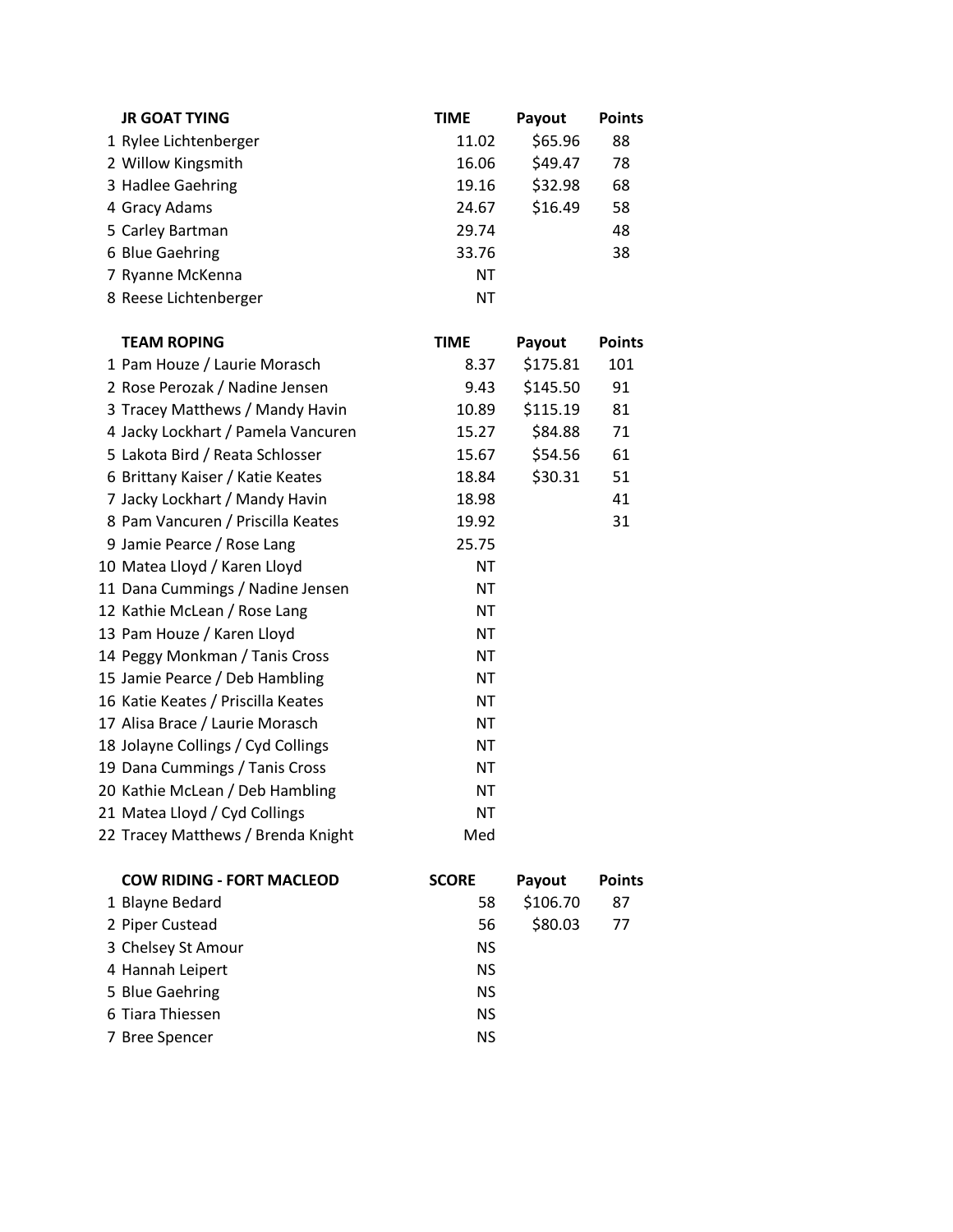| <b>BARREL RACING</b>    | <b>TIME</b> | Payout                          | <b>Points</b> |
|-------------------------|-------------|---------------------------------|---------------|
| 1 Rose Perozak          | 15.780      | \$218.01                        | 107           |
| 2 Maria Butterfield     | 15.962      | \$180.42                        | 97            |
| 3 Judy Goodine          | 16.262      | \$142.83                        | 87            |
| 4 Lakota Bird           | 16.343      | \$105.25                        | 77            |
| 5 Glynnis Turcato       | 16.548      | \$67.66                         | 67            |
| 6 Trish Brown           | 16.616      | \$37.59                         | 57            |
| 7 Amanda Kemble         | 16.651      |                                 | 47            |
| 8 Reata Schlosser       | 16.654      |                                 | 37            |
| 9 Brooke Emard          | 16.787      |                                 |               |
| 10 Brittany Kaiser      | 16.899      |                                 |               |
| 11 Pam Houze            | 16.961      |                                 |               |
| 12 Alysha Marie         | 16.973      |                                 |               |
| 13 Jamie Pearce         | 17.014      |                                 |               |
| 14 Cyd Collings         | 17.086      |                                 |               |
| 15 Matea Lloyd          | 17.168      |                                 |               |
| 16 Char Emard           | 17.403      |                                 |               |
| 17 Jamie Kuzma          | 17.642      |                                 |               |
| 18 RaeAnn Knudsen       | 18.454      |                                 |               |
| 19 Rorie Perrott        | 18.595      |                                 |               |
| 20 Amber Peatman        | 19.009      |                                 |               |
| 21 Blayne Bedard        | 19.684      |                                 |               |
| 22 Laurie Morasch       | 21.495      |                                 |               |
| 23 Rachelle Houle       | 21.605      |                                 |               |
| 24 Hunter Prive         | 21.613      |                                 |               |
| 25 Jolayne Collings     | 26.674      |                                 |               |
| 26 Kayley Goodine       | 27.240      |                                 |               |
| 27 Brenda Knight        | <b>MED</b>  |                                 |               |
| 28 Lauren Lemieux       | <b>TO</b>   |                                 |               |
| <b>JR BARREL RACING</b> | <b>TIME</b> | Payout                          | <b>Points</b> |
| 1 Willow Kingsmith      | 16.331      | \$89.24                         | 92            |
| O Nietelie Calelalet    | 1700        | $\zeta$ $\zeta$ $\zeta$ $\zeta$ | $\Omega$      |

| JK BAKKEL KALING      | <b>I IIVIE</b> | rayout  | POINTS |
|-----------------------|----------------|---------|--------|
| 1 Willow Kingsmith    | 16.331         | \$89.24 | 92     |
| 2 Natalia Schlaht     | 17.068         | \$66.93 | 82     |
| 3 Blue Gaehring       | 17.142         | \$44.62 | 72     |
| 4 Hadlee Gaehring     | 17.785         | \$22.31 | 62     |
| 5 Gracy Adams         | 20.470         |         | 52     |
| 6 Rylee Lichtenberger | 21.112         |         | 42     |
| 7 Ryanne McKenna      | 22.019         |         |        |
| 8 Carley Dezotell     | 22.316         |         |        |
| 9 Reese Lichtenberger | ΝT             |         |        |
| 10 Carley Bartman     | ΝT             |         |        |
| 11 Isabella Taylor    | ΝT             |         |        |
| 12 Avery Pittman      | то             |         |        |
|                       |                |         |        |